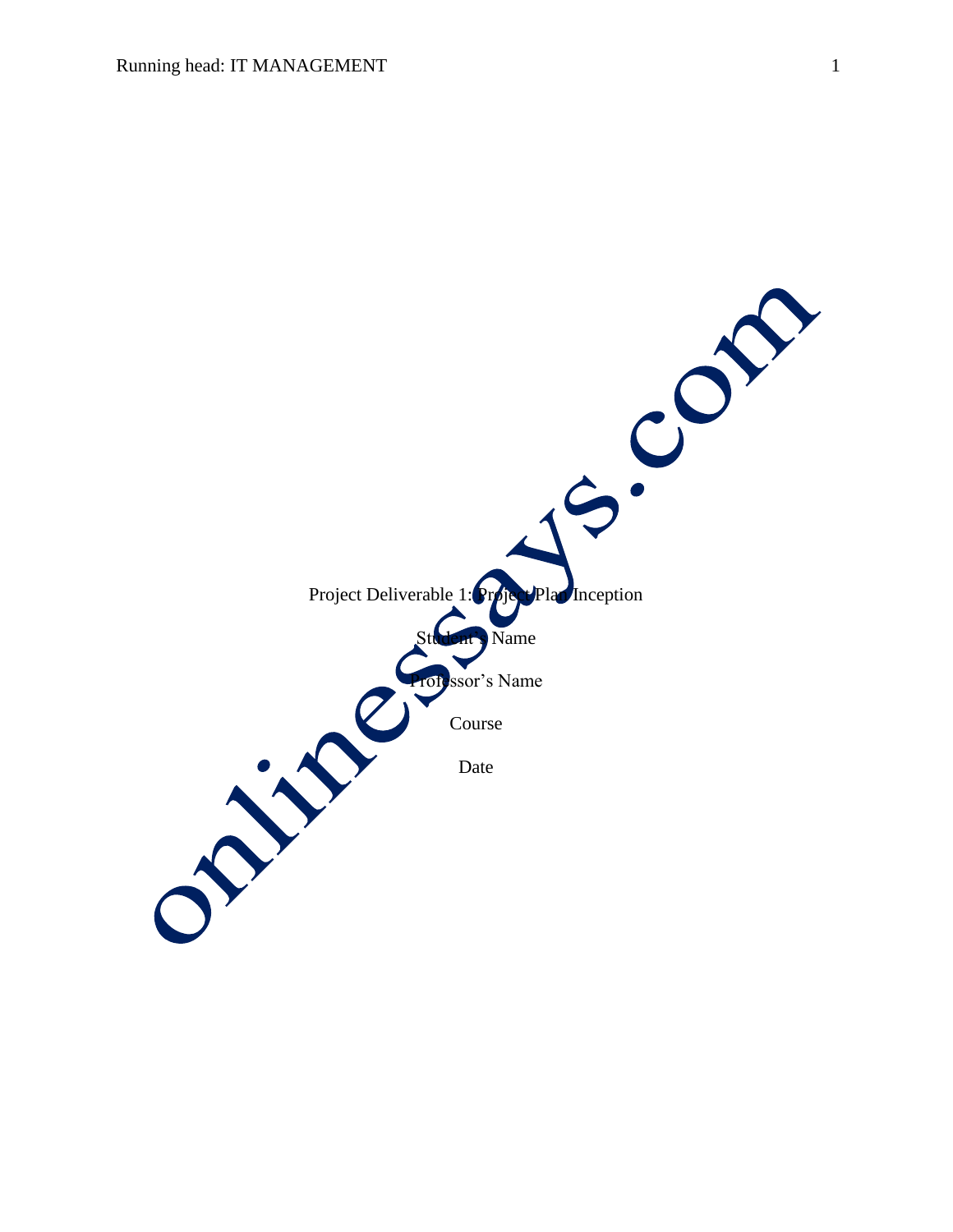#### *Project Introduction*

### **Background Information of the Company**

Us-Trade is a business-to-business trading platform that offers third party goods and services and allows payment of those goods and services by United States business owners and buyers from various suppliers in China. Ideally, I plan to introduce the Us-Trade in the United States to link customers from the United States will sellers from China. Here, the buyers from the United States will be able to get products at different prices and therefore he or she will have the opportunity to choose the lowest price that he or she wishes to incur. Us-Frade is a start-up company that has not been in operation and therefore it is being launched in the United States market. This means that there is no building or information technology that can support this startup business. Here, Us-Trade has been in operation in China under a different name, and it has been able to link China business owners and buyers will see eral suppliers in China.

Currently, the Us-Trade start-up business has ten employees with revenue of \$5 million. However, in two years, the Chief Financial Analyst (CFO) projects that the company will grow to 30 employees with net revenue of \$30 million. In this information technology plan, the Chief Executive Officer (CEO) has allocated me, as a Chief Technology Officer (CTO), sixty days to come up with an information technology plan since the start-up business wishes to migrate into a new facility in the United States. In this information technology program, I will discuss the type of activity that is being launched and a description of the information system of that business. The information system may include the databases of the firm, the system analysis of Us-Trade, and the security of the company, the networking capabilities, the computer infrastructure, human-computer interaction, and the web design.

#### **Type of Business**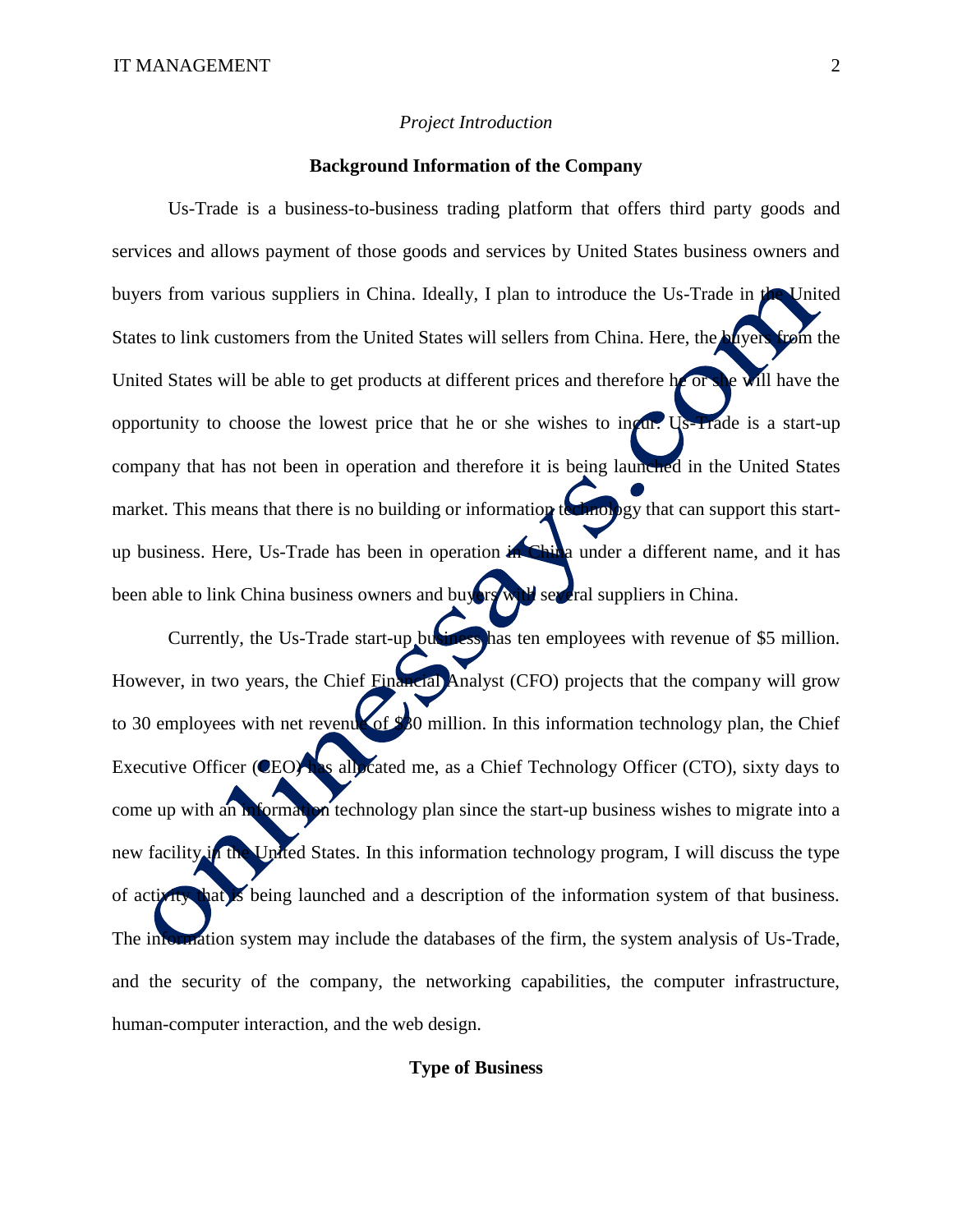As stated earlier, the Us-Trade company that I plan to launch in the United States is a business-to-business trading platform that ensures trade between business owners and buyers in the United States and vendors in China. The type of business, therefore, that I plan to launch is a business-to-business trading business or platform, which has been in operation in China and not in the United States.

### **A Description of Information System**

When starting up a company, an information system ought to be implemented (Fitzsimmons et al., 2008). Ideally, an information system is necessary since it smoothens the operations of the business, it allows the management to keep tidy records, and it assists them to prepare financial reports in a timely and efficient manner. For Us-Trade, I will discuss its database, system analysis, security, networking, a computer infrastructure, human-computer interaction and web design. Below is an analysis of the information system of Us-Trade.

### **1. Databases**

A database is a set of data available in a computer that can be accessed in various ways (Schwalbe, 2015). In the Us-Trade start-up business, the databases would include data about the suppliers and data **about the products** and services they offer. Additionally, the database of Us-Trade may include data on the prices of those goods and services, the delivery time of distributing their goods to the business owners and buyers and any additional charges that the firm owners and customers may incur as a result of purchasing from the suppliers in China.

### **2. System Analysis**

System analysis involves the development of a new information system that could aid in the day-to-day operations of the business (Schwalbe, 2015). Since Us-Trade is a start-up business, it does not have an information system and therefore a new data system ought to be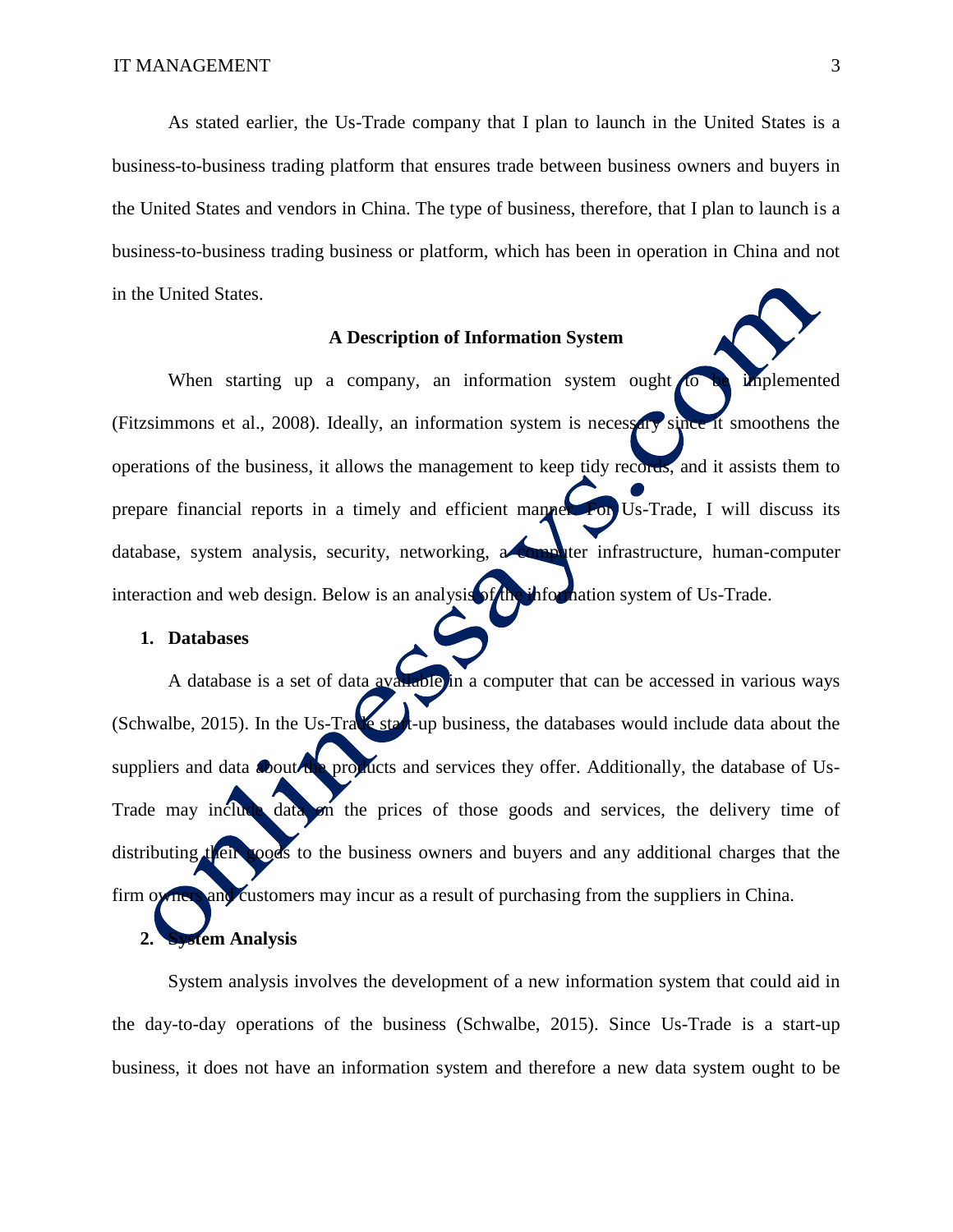established. For Us-Trade, I plan to create an executive support system (ESS), a decision support system (DSS), a management information system (MIS), and a transaction processing system (TPS). For an information system to work correctly, it must have a hardware, software, the data, the procedures, the people, and feedback.

In the Us-Trade business, the hardware will be the computer infrastructure, the software will be the Windows operating system, and the data will be the information about the vendors. Furthermore, the data will be data on the products they offer and their prices; the procedures will be the policies that govern the computer system, the people will be the buyers, sellers and the employees and the feedback will comprise the comments about the products.

### **3. Security**

To enhance security in Us-Trade, I would incorporate authorization and approval procedures, physical controls, segregation of **duties, change** passwords regularly and annual reviews.

### **4. Networking**

Networking involves linking of computers to operate efficiently in a company (Schwalbe, 2015). In Us-Trade, I will implement a star network topology since it can be able to connect 30 employees as the company expands. Besides, it is a secure network topology since data is stored and recorded on the server and can only be manipulated on the server.

# **5. Computer Infrastructure**

computer support of Us-Trade would comprise a hardware, software, network, and services required for the operation of the enterprise IT environment.

### **6. Human Computer Interaction**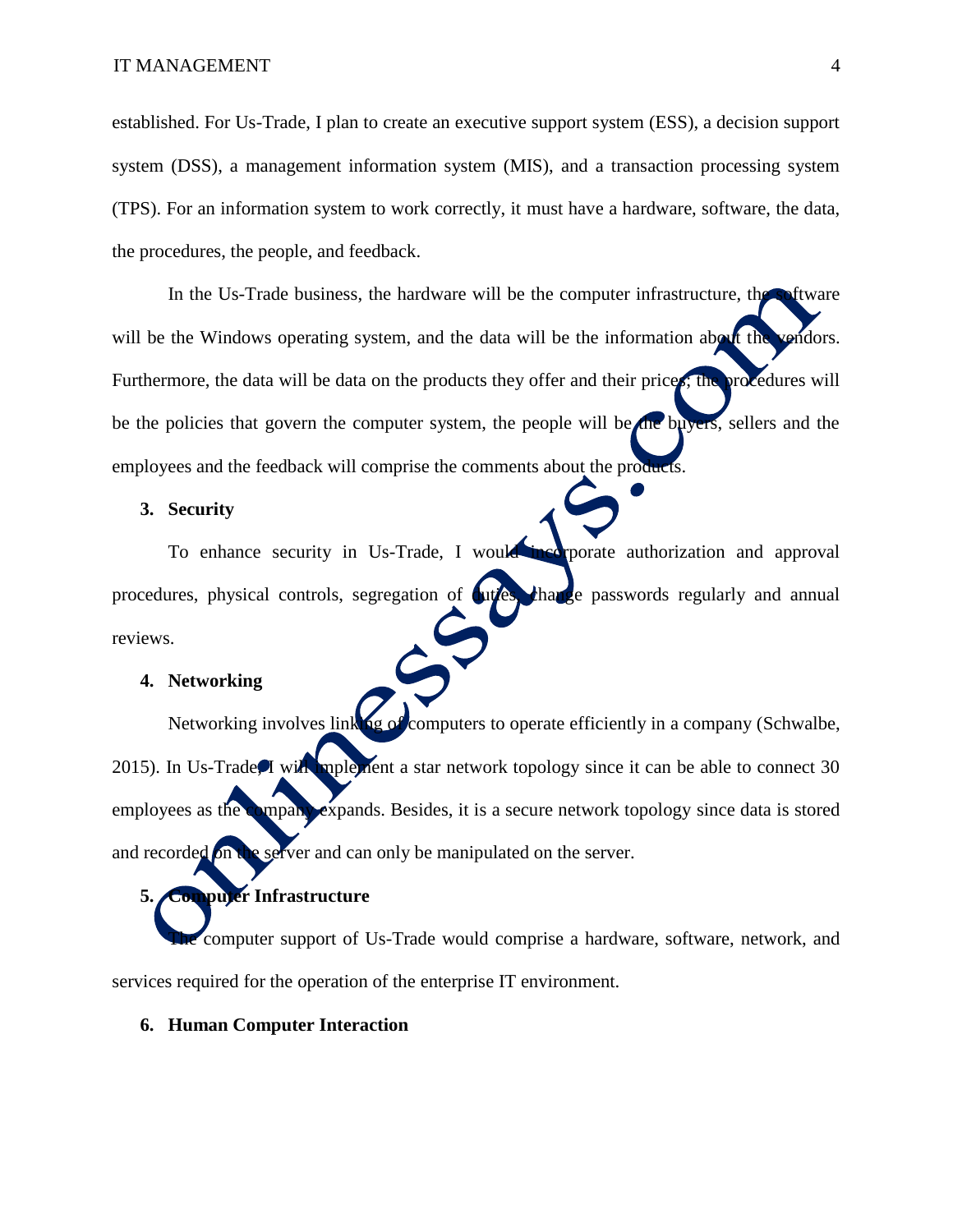Human-computer interaction is the study of how users interact with computers. The management of Us-Trade could use User Acceptance Testing (UAT) to test its IT information system.

### **7. Web Design**

Web design is the process of creating a website. For Us-Trade, I would ensure that its website is visually appealing, simple to use and has consistency.

ONLY CASAJE